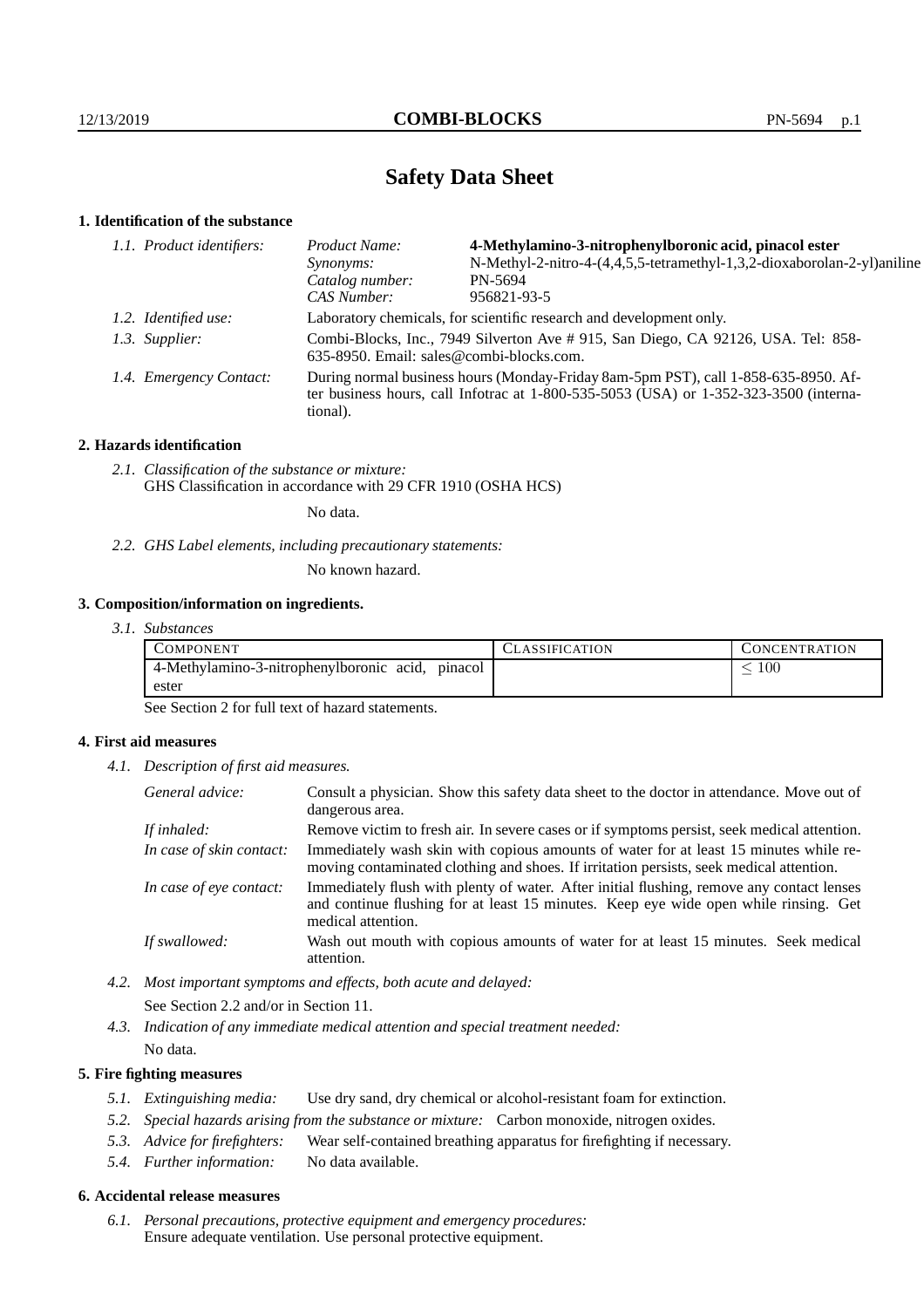|                          | 6.2. Environmental precautions:                                                                                                                                                                                                                                    |                                                                                                                                                                                                                                                                                                                        |  |
|--------------------------|--------------------------------------------------------------------------------------------------------------------------------------------------------------------------------------------------------------------------------------------------------------------|------------------------------------------------------------------------------------------------------------------------------------------------------------------------------------------------------------------------------------------------------------------------------------------------------------------------|--|
|                          | Should not be released into the environment. See Section 12 for additional ecological information.                                                                                                                                                                 |                                                                                                                                                                                                                                                                                                                        |  |
|                          | 6.3. Methods and materials for containment and cleaning up:                                                                                                                                                                                                        |                                                                                                                                                                                                                                                                                                                        |  |
|                          | Sweep up or vacuum up spillage and collect in suitable container for disposal.                                                                                                                                                                                     |                                                                                                                                                                                                                                                                                                                        |  |
|                          | 6.4. Reference to other sections:                                                                                                                                                                                                                                  |                                                                                                                                                                                                                                                                                                                        |  |
|                          |                                                                                                                                                                                                                                                                    | Refer to protective measures listed in Sections 8 and 13.                                                                                                                                                                                                                                                              |  |
|                          | 7. Handling and storage                                                                                                                                                                                                                                            |                                                                                                                                                                                                                                                                                                                        |  |
|                          | 7.1. Precautions for safe handling: Avoid contact with skin and eyes. Avoid inhalation of vapour or mist. Keep away<br>from sources of ignition - No smoking. Take measures to prevent the build up of electro-<br>static charge. For precautions see section 2.2. |                                                                                                                                                                                                                                                                                                                        |  |
|                          |                                                                                                                                                                                                                                                                    | 7.2. Conditions for safe storage, including any incompatibilities: Keep container tightly closed in a dry and well-ventilated<br>place. Containers which are opened must be carefully resealed and kept upright to prevent<br>leakage.                                                                                 |  |
|                          | 7.3. Specific end use(s):                                                                                                                                                                                                                                          | Laboratory chemicals, for scientific research and development only.                                                                                                                                                                                                                                                    |  |
|                          | 8. Exposure Controls / Personal protection                                                                                                                                                                                                                         |                                                                                                                                                                                                                                                                                                                        |  |
| 8.1. Control parameters: |                                                                                                                                                                                                                                                                    |                                                                                                                                                                                                                                                                                                                        |  |
|                          | Components with workplace control parameters: Contains no substances with occupational exposure limit values.                                                                                                                                                      |                                                                                                                                                                                                                                                                                                                        |  |
|                          | 8.2. Exposure controls:                                                                                                                                                                                                                                            |                                                                                                                                                                                                                                                                                                                        |  |
|                          |                                                                                                                                                                                                                                                                    | Appropriate engineering controls: Ensure that eyewash stations and safety showers are close to the workstation<br>location. Ensure adequate ventilation, especially in confined areas.                                                                                                                                 |  |
|                          | Personal protective equipment:                                                                                                                                                                                                                                     |                                                                                                                                                                                                                                                                                                                        |  |
|                          | Eye/face protection:                                                                                                                                                                                                                                               | Wear appropriate protective eyeglasses or chemical safety goggles as described by OSHA's<br>eye and face protection regulations in 29 CFR 1910.133 or European Standard EN166.                                                                                                                                         |  |
|                          | Skin protection:                                                                                                                                                                                                                                                   | Handle with gloves. Gloves must be inspected prior to use. Use proper glove removal<br>technique (without touching glove's outer surface) to avoid skin contact with this product.<br>Dispose of contaminated gloves after use in accordance with applicable laws and good<br>laboratory practices. Wash and dry hands |  |
|                          | <b>Body Protection:</b>                                                                                                                                                                                                                                            | Complete suit protecting against chemicals, Flame retardant antistatic protective clothing.,<br>The type of protective equipment must be selected according to the concentration and<br>amount of the dangerous substance at the specific workplace.                                                                   |  |
|                          | Respiratory protection:                                                                                                                                                                                                                                            |                                                                                                                                                                                                                                                                                                                        |  |

Control of environmental exposure: Prevent further leakage or spillage if safe to do so. Do not let product enter drains.

# **9. Physical and chemical properties**

*9.1. Information on basic physical and chemical properties*

| (a)                | Appearance:                                   | Solid          |
|--------------------|-----------------------------------------------|----------------|
| (b)                | Odour:                                        | No data        |
| (c)                | Odour Threshold:                              | No data        |
| (d)                | pH:                                           | No data        |
| (e)                | Melting point/freezing point:                 | $150 - 160$ °C |
| (f)                | Initial boiling point and boiling range:      | No data        |
| (g)                | Flash point:                                  | No data        |
| (h)                | Evaporatoin rate:                             | No data        |
| (i)                | Flammability (solid, gas):                    | No data        |
| (j)                | Upper/lower flammability or explosive limits: | No data        |
| (k)                | Vapour pressure:                              | No data        |
| (1)                | Vapour density:                               | No data        |
| (m)                | Relative density:                             | No data        |
| (n)                | Water solubility:                             | No data        |
| $\left( 0 \right)$ | Partition coefficient: n-octanol/water:       | No data        |
| (p)                | Auto-ignition:                                | No data        |
| (q)                | Decomposition temperature:                    | No data        |
| (r)                | Viscosity:                                    | No data        |
| (s)                | Explosive properties:                         | No data        |
| (t)                | Oxidizing properties:                         | No data        |